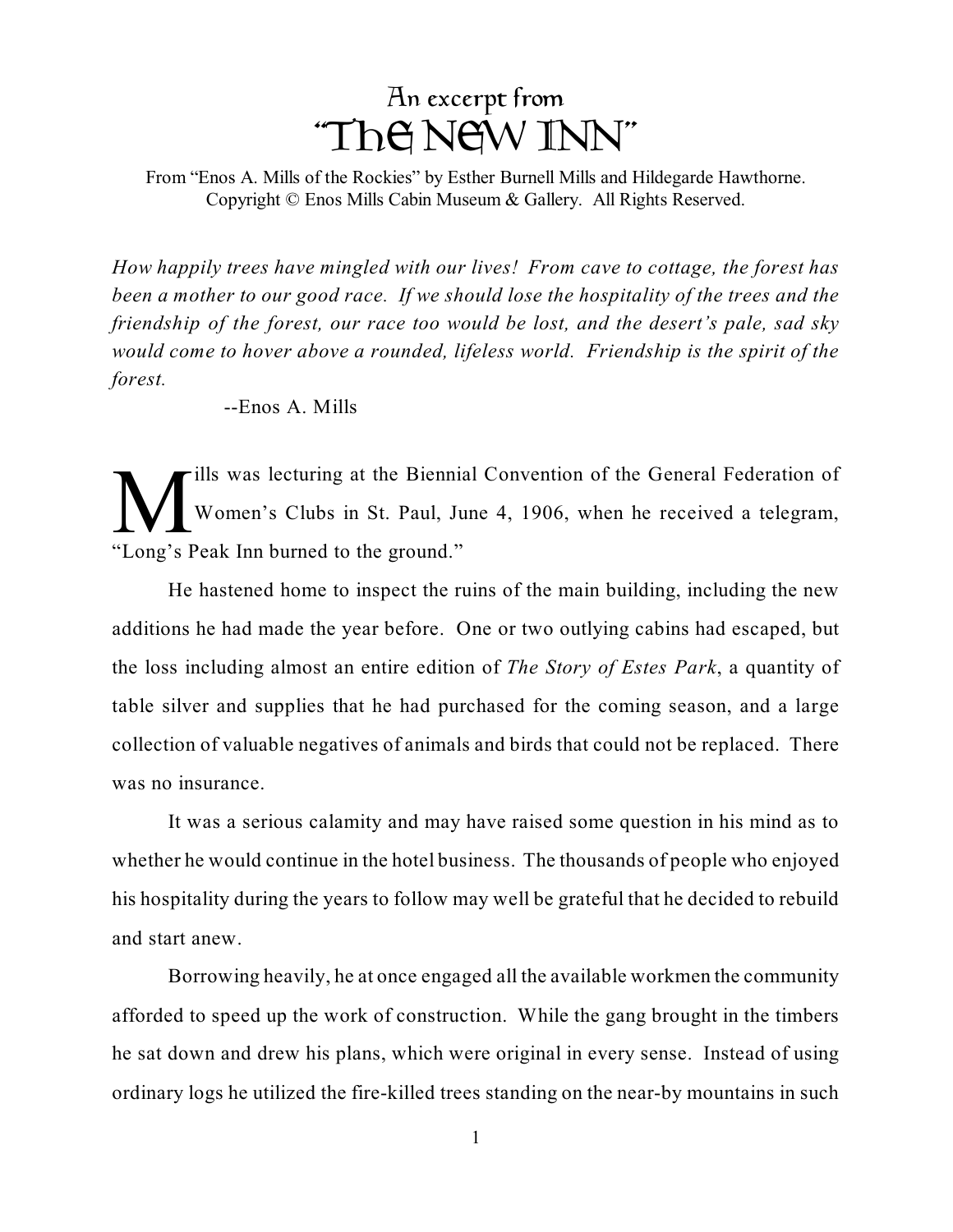abundance. He selected the most interesting and unusual of these, trees weathered by wind and erosion, twisted and gnarled trees that nevertheless made excellent building materials. The fire that had killed them had also boiled the resinous sap and given them a preservative treatment. Mills had drawn his plans, but carrying them out presented difficulties not anticipated, as he tells in *Sunset Magazine*, May, 1921, after numerous requests had been made for the story:

"I determined to build a house of these timbers, but in getting this done I obtained new and unexpected views into human nature, especially as expressed in carpenters. I enthusiastically led the boss carpenters and his five neatly dressed and capable assistants out to this pile of logs which they were to shape into a worthy house, a piece of architecture to which they would refer with pride.

"But they did not enthuse. They did not think of me as crazy—they were too astonished to think. With silent amazement they gazed at these blackened, rough logs. To me their silence was not eloquent. Their pride and long formal experience told them they must not lower the dignity of their craft by using scrapped material. All returned to the city on the noon stage.

"Another head carpenter arrived who had been schooled in smooth surfaces and straight lines. He was heroic and endured for nearly two days. A third came; he felt not only degraded, but also that he would be disloyal to the profession by using these unsawed, unsmoothed tree-trunks.

"Nearly every carpenter slighted the joints; they thought that in uniting two logs of different sizes and colors with a poor joint they were doing rustic work. The uncouth is neither rustic nor artistic. Many of the better-colored and weather-carved logs were ruined. Some ideas had to be sacrificed and numerous compromises were inevitable.

"Before all, save honor, was lost, an old man arrived who saved the structure.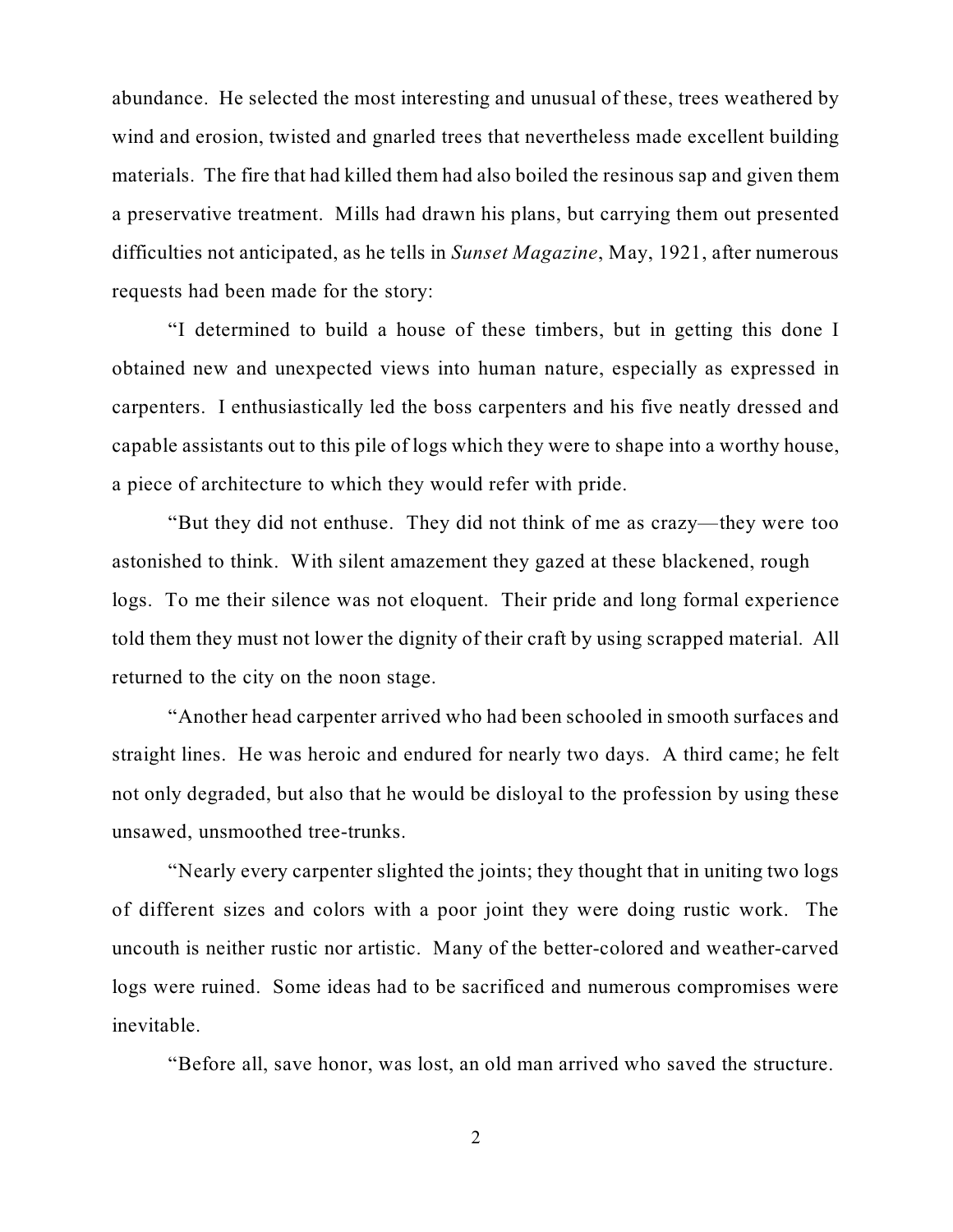He was not a carpenter, but as a young man had been a boss timberman, had used square sets and stulls, in the old Comstock mines. He knew how to handle timbers. Having an imagination he enthused over the possibilities of these sculptured building timbers.

"Little by little the building took on form. We avoided conspicuous craftsmanship. Joints were neither concealed nor emphasized. We mortised, inset and spiked, pinned, bolted, and clamped. There were no frills nor freaks, no striving for effect, and the simple lines produced substantial and pleasing results. We did not follow a carefully thought-out plan, but constantly readjusted and experimented. The finished structure was a good combination of the rustic and the artistic. We builded far wiser than we knew.

"Perhaps the split-log stairway was the most striking object in the living-room. Its brown, angular, broken-topped newel post, with heavy broken roots, appeared ancient and substantial. The steps of split logs, banisters of brown, smooth poles, and the spindles of rough, dwarfed timber-line trees, all united without a jarring note. These small trees were carried three miles down the mountain on the back of the timberman-artist. The newel posts, though not so aged as some of the timber, had been killed in a forest fire of 1781. Many fire-carved, fire-colored, round timbers columns—were used in the living-room to support the beams of the ceiling. Most of these were varying shades of brown.

"One day after the force had become interested, we asked all to drop tools and follow us into the woods. Two miles away we arrived at a gigantic, upturned tree-root. It was about twelve feet in diameter and all agreed that it much resembled a spiderweb. But it was sound, and its interlaced roots gave an open, artistic screen effect.

"We sat down and discussed it with interest. All heard with astonishment that it was to have a place in the living-room. It was too fragile to stand hauling. With care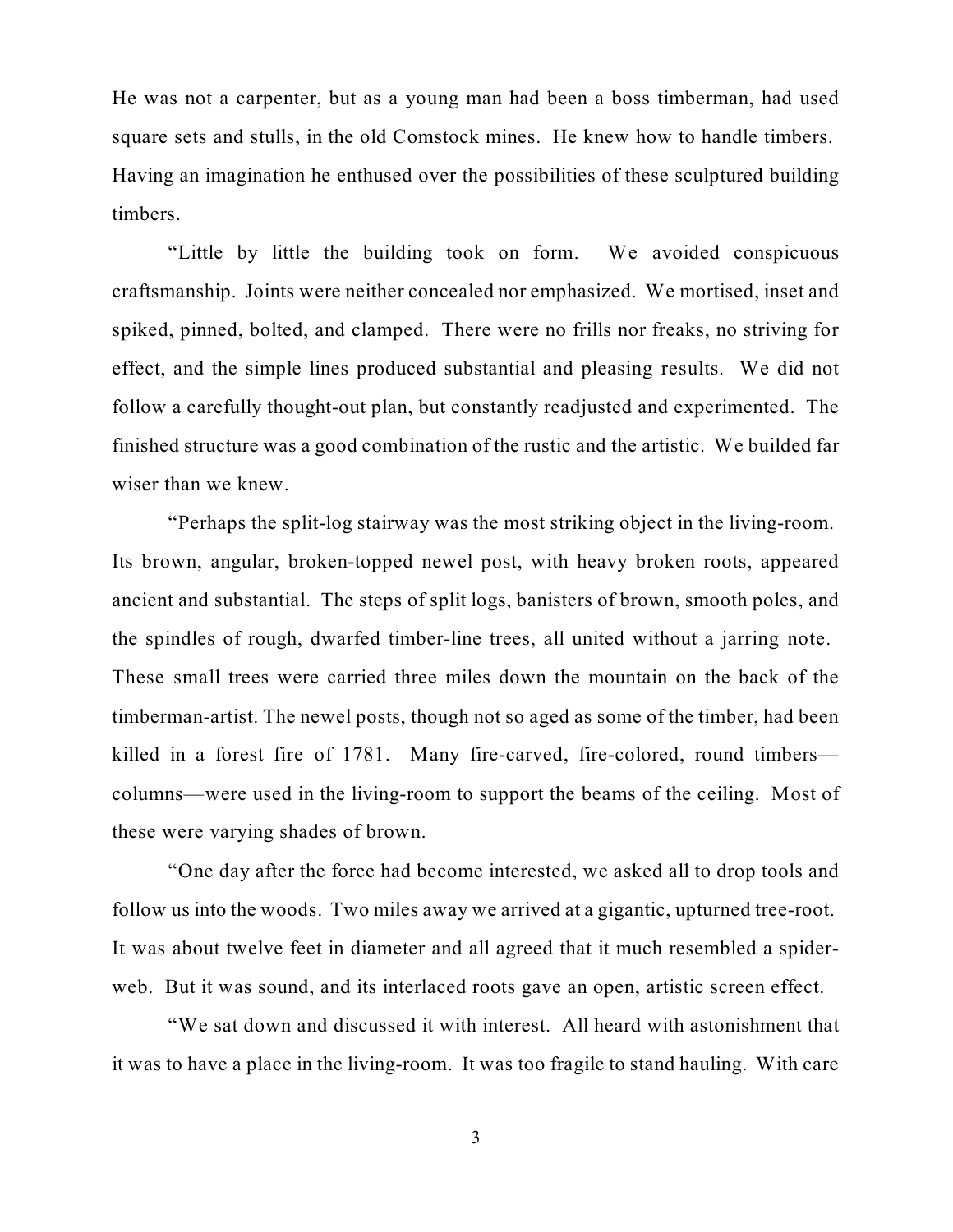and enthusiasm all hands carried it home. It was placed near a window where it projected webs of shadow upon the floor. This 'spider-web screen', the stairway, the score of tree columns, the rustic furniture grouped in one room were effective. It was primeval—the heart of the ancient wood, and suggested restful forest aisles.

"There were two rough stone fireplaces—not too rough. The stones used were the smoothest that we could find among the broken masses of granite cliffs. These stones showed the chemical stains of time and carried decorative touches of lichen colorings. One fireplace was like a broken ledge of a square-footed cliff; the other had a mantel of granite and on each side two heavy, deeply fire-carved log columns.

"A waste-basket made of small poles resembled a log cabin with the roof left off. Injured trees with bent or curved limbs furnished material for chair arms, settee backs, and rockers. A rustic chair that I had made out of small poles sat on my front porch for three or four years. It was not only a comfortable rocker of simple design, but it attracted much attention.

"One day an Eastern woman called to see me. She had shown me many kindnesses, and on departing I asked if I might give her a present. She gleefully went to the rustic chair on the porch. I do not know how much she paid to get it to New England, but three or four of her friends have written me for duplicates. Two poles that had grown with just the right curve formed the rockers, and another furnished the arms.

"Most of the furniture was made of pine and spruce, although aspen was used for a child's high chair. Neither paint nor stain was used. A clear, light, invisible oil was applied to the spruce flooring, and clear shellac made a transparent enamel on the polished table-tops.

"Outwardly the structure was substantial and unobtrusive. It did not frighten the peaks and scenery of the near-by mountains. Slightly totem-pole effects, with most of the outer logs standing vertical, had here and there a corner post piercing the roof-line.